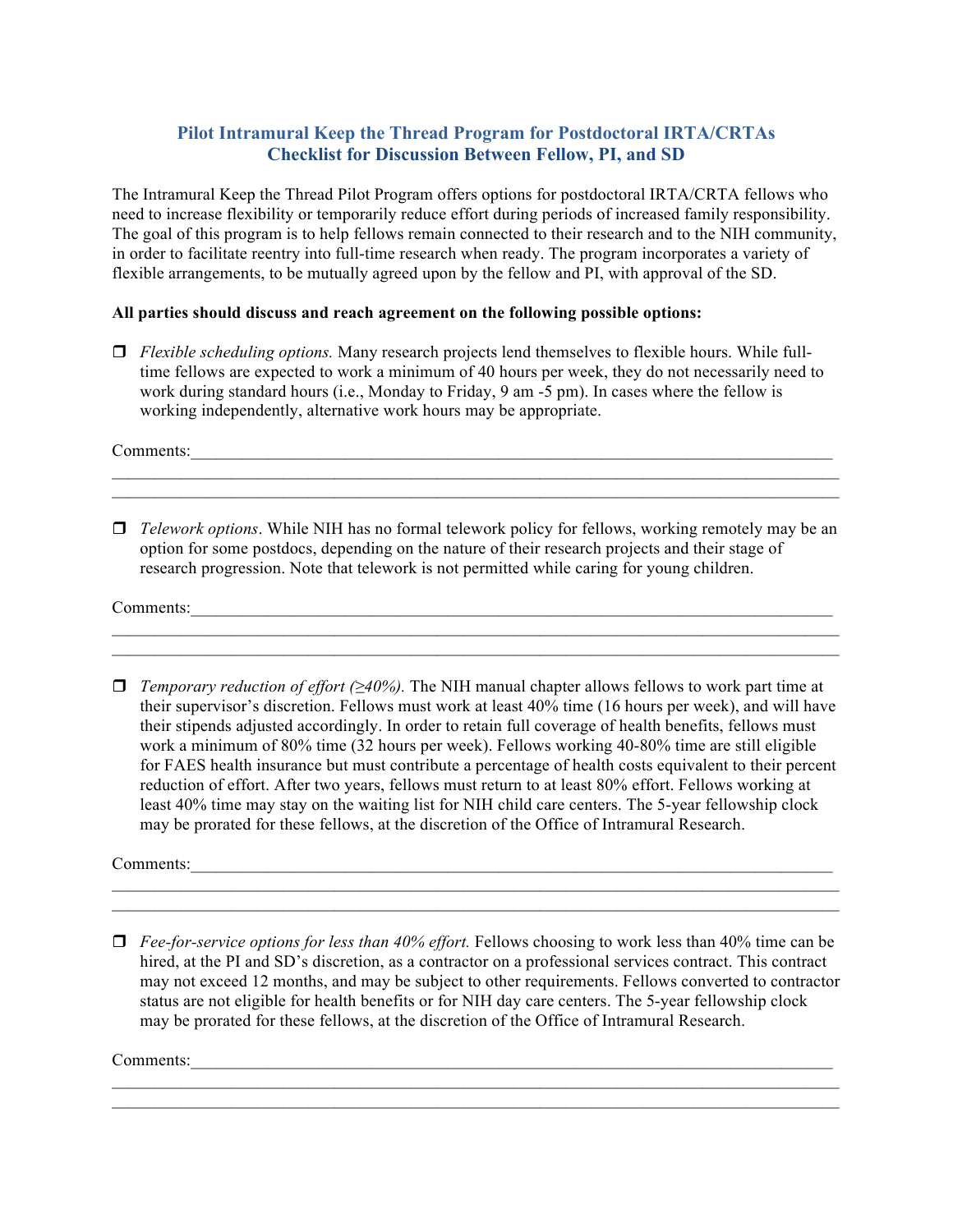r *Special volunteer status.* For fellows unable to commit substantial effort at this time, special volunteer status should be considered. Fellows converted to special volunteer status will not be paid, but will retain access to the NIH campus, libraries, computers, and on-line resources. They will still be eligible for NIH health insurance, but must pay for it out of pocket, and are eligible for the NIH childcare facilities. Special volunteers with no outside funding may request pausing of the fellowship clock from the Office of Intramural Research. Time on special volunteer status may not exceed one year.

Comments:

*Other accommodations.* Consider whether other accommodations would be appropriate for this fellow, such as extension of project timelines. Also indicate whether there will be access to support personnel.

 $\mathcal{L}_\text{max} = \mathcal{L}_\text{max} = \mathcal{L}_\text{max} = \mathcal{L}_\text{max} = \mathcal{L}_\text{max} = \mathcal{L}_\text{max} = \mathcal{L}_\text{max} = \mathcal{L}_\text{max} = \mathcal{L}_\text{max} = \mathcal{L}_\text{max} = \mathcal{L}_\text{max} = \mathcal{L}_\text{max} = \mathcal{L}_\text{max} = \mathcal{L}_\text{max} = \mathcal{L}_\text{max} = \mathcal{L}_\text{max} = \mathcal{L}_\text{max} = \mathcal{L}_\text{max} = \mathcal{$  $\mathcal{L}_\text{max} = \mathcal{L}_\text{max} = \mathcal{L}_\text{max} = \mathcal{L}_\text{max} = \mathcal{L}_\text{max} = \mathcal{L}_\text{max} = \mathcal{L}_\text{max} = \mathcal{L}_\text{max} = \mathcal{L}_\text{max} = \mathcal{L}_\text{max} = \mathcal{L}_\text{max} = \mathcal{L}_\text{max} = \mathcal{L}_\text{max} = \mathcal{L}_\text{max} = \mathcal{L}_\text{max} = \mathcal{L}_\text{max} = \mathcal{L}_\text{max} = \mathcal{L}_\text{max} = \mathcal{$ 

Comments:\_\_\_\_\_\_\_\_\_\_\_\_\_\_\_\_\_\_\_\_\_\_\_\_\_\_\_\_\_\_\_\_\_\_\_\_\_\_\_\_\_\_\_\_\_\_\_\_\_\_\_\_\_\_\_\_\_\_\_\_\_\_\_\_\_\_\_\_\_\_\_\_

*<u>I</u> Specific expectations.* Clearly outline specific expectations for the fellow during the period of accommodation. It is generally expected that fellows will attend group meetings, keep up with the literature, and participate in mentoring activities and one-on-one meetings with the PI. Other possible expectations include working on manuscript or attending conferences relevant to the research project.

 $\mathcal{L}_\mathcal{L} = \{ \mathcal{L}_\mathcal{L} = \{ \mathcal{L}_\mathcal{L} = \{ \mathcal{L}_\mathcal{L} = \{ \mathcal{L}_\mathcal{L} = \{ \mathcal{L}_\mathcal{L} = \{ \mathcal{L}_\mathcal{L} = \{ \mathcal{L}_\mathcal{L} = \{ \mathcal{L}_\mathcal{L} = \{ \mathcal{L}_\mathcal{L} = \{ \mathcal{L}_\mathcal{L} = \{ \mathcal{L}_\mathcal{L} = \{ \mathcal{L}_\mathcal{L} = \{ \mathcal{L}_\mathcal{L} = \{ \mathcal{L}_\mathcal{$  $\mathcal{L}_\mathcal{L} = \{ \mathcal{L}_\mathcal{L} = \{ \mathcal{L}_\mathcal{L} = \{ \mathcal{L}_\mathcal{L} = \{ \mathcal{L}_\mathcal{L} = \{ \mathcal{L}_\mathcal{L} = \{ \mathcal{L}_\mathcal{L} = \{ \mathcal{L}_\mathcal{L} = \{ \mathcal{L}_\mathcal{L} = \{ \mathcal{L}_\mathcal{L} = \{ \mathcal{L}_\mathcal{L} = \{ \mathcal{L}_\mathcal{L} = \{ \mathcal{L}_\mathcal{L} = \{ \mathcal{L}_\mathcal{L} = \{ \mathcal{L}_\mathcal{$ 

 $\mathcal{L}_\text{max} = \mathcal{L}_\text{max} = \mathcal{L}_\text{max} = \mathcal{L}_\text{max} = \mathcal{L}_\text{max} = \mathcal{L}_\text{max} = \mathcal{L}_\text{max} = \mathcal{L}_\text{max} = \mathcal{L}_\text{max} = \mathcal{L}_\text{max} = \mathcal{L}_\text{max} = \mathcal{L}_\text{max} = \mathcal{L}_\text{max} = \mathcal{L}_\text{max} = \mathcal{L}_\text{max} = \mathcal{L}_\text{max} = \mathcal{L}_\text{max} = \mathcal{L}_\text{max} = \mathcal{$ 

Comments:\_\_\_\_\_\_\_\_\_\_\_\_\_\_\_\_\_\_\_\_\_\_\_\_\_\_\_\_\_\_\_\_\_\_\_\_\_\_\_\_\_\_\_\_\_\_\_\_\_\_\_\_\_\_\_\_\_\_\_\_\_\_\_\_\_\_\_\_\_\_\_\_

*Agreement duration.* Determine the appropriate duration for this agreement. This initial duration may be reconsidered at a later date, upon approval of all parties.

 $\mathcal{L}_\text{max}$  , and the contract of the contract of the contract of the contract of the contract of the contract of the contract of the contract of the contract of the contract of the contract of the contract of the contr  $\mathcal{L}_\mathcal{L} = \{ \mathcal{L}_\mathcal{L} = \{ \mathcal{L}_\mathcal{L} = \{ \mathcal{L}_\mathcal{L} = \{ \mathcal{L}_\mathcal{L} = \{ \mathcal{L}_\mathcal{L} = \{ \mathcal{L}_\mathcal{L} = \{ \mathcal{L}_\mathcal{L} = \{ \mathcal{L}_\mathcal{L} = \{ \mathcal{L}_\mathcal{L} = \{ \mathcal{L}_\mathcal{L} = \{ \mathcal{L}_\mathcal{L} = \{ \mathcal{L}_\mathcal{L} = \{ \mathcal{L}_\mathcal{L} = \{ \mathcal{L}_\mathcal{$ 

Comments:

 $\Box$  *Changes to the agreement.* While this program aims to be flexible and recognizes that it may be desirable to alter percentage effort over time, administrative requirements dictate that the fellow and mentor notify their Administrative Officer and FAES at least two to four weeks prior to any change in percent effort going into effect.

 $\mathcal{L}_\text{max} = \mathcal{L}_\text{max} = \mathcal{L}_\text{max} = \mathcal{L}_\text{max} = \mathcal{L}_\text{max} = \mathcal{L}_\text{max} = \mathcal{L}_\text{max} = \mathcal{L}_\text{max} = \mathcal{L}_\text{max} = \mathcal{L}_\text{max} = \mathcal{L}_\text{max} = \mathcal{L}_\text{max} = \mathcal{L}_\text{max} = \mathcal{L}_\text{max} = \mathcal{L}_\text{max} = \mathcal{L}_\text{max} = \mathcal{L}_\text{max} = \mathcal{L}_\text{max} = \mathcal{$  $\mathcal{L}_\mathcal{L} = \mathcal{L}_\mathcal{L} = \mathcal{L}_\mathcal{L} = \mathcal{L}_\mathcal{L} = \mathcal{L}_\mathcal{L} = \mathcal{L}_\mathcal{L} = \mathcal{L}_\mathcal{L} = \mathcal{L}_\mathcal{L} = \mathcal{L}_\mathcal{L} = \mathcal{L}_\mathcal{L} = \mathcal{L}_\mathcal{L} = \mathcal{L}_\mathcal{L} = \mathcal{L}_\mathcal{L} = \mathcal{L}_\mathcal{L} = \mathcal{L}_\mathcal{L} = \mathcal{L}_\mathcal{L} = \mathcal{L}_\mathcal{L}$ 

Comments:\_\_\_\_\_\_\_\_\_\_\_\_\_\_\_\_\_\_\_\_\_\_\_\_\_\_\_\_\_\_\_\_\_\_\_\_\_\_\_\_\_\_\_\_\_\_\_\_\_\_\_\_\_\_\_\_\_\_\_\_\_\_\_\_\_\_\_\_\_\_\_\_\_\_\_

□ *Career counseling.* Taking an extended leave of absence or temporarily reducing effort could have unintended consequences for a fellow's career. Before signing this agreement, fellows should meet with a career counselor at OITE; a follow-up meeting should be scheduled 6 months later.

 $\mathcal{L}_\text{max} = \mathcal{L}_\text{max} = \mathcal{L}_\text{max} = \mathcal{L}_\text{max} = \mathcal{L}_\text{max} = \mathcal{L}_\text{max} = \mathcal{L}_\text{max} = \mathcal{L}_\text{max} = \mathcal{L}_\text{max} = \mathcal{L}_\text{max} = \mathcal{L}_\text{max} = \mathcal{L}_\text{max} = \mathcal{L}_\text{max} = \mathcal{L}_\text{max} = \mathcal{L}_\text{max} = \mathcal{L}_\text{max} = \mathcal{L}_\text{max} = \mathcal{L}_\text{max} = \mathcal{$  $\mathcal{L}_\text{max} = \mathcal{L}_\text{max} = \mathcal{L}_\text{max} = \mathcal{L}_\text{max} = \mathcal{L}_\text{max} = \mathcal{L}_\text{max} = \mathcal{L}_\text{max} = \mathcal{L}_\text{max} = \mathcal{L}_\text{max} = \mathcal{L}_\text{max} = \mathcal{L}_\text{max} = \mathcal{L}_\text{max} = \mathcal{L}_\text{max} = \mathcal{L}_\text{max} = \mathcal{L}_\text{max} = \mathcal{L}_\text{max} = \mathcal{L}_\text{max} = \mathcal{L}_\text{max} = \mathcal{$ 

Comments:\_\_\_\_\_\_\_\_\_\_\_\_\_\_\_\_\_\_\_\_\_\_\_\_\_\_\_\_\_\_\_\_\_\_\_\_\_\_\_\_\_\_\_\_\_\_\_\_\_\_\_\_\_\_\_\_\_\_\_\_\_\_\_\_\_\_\_\_\_\_\_\_\_\_\_